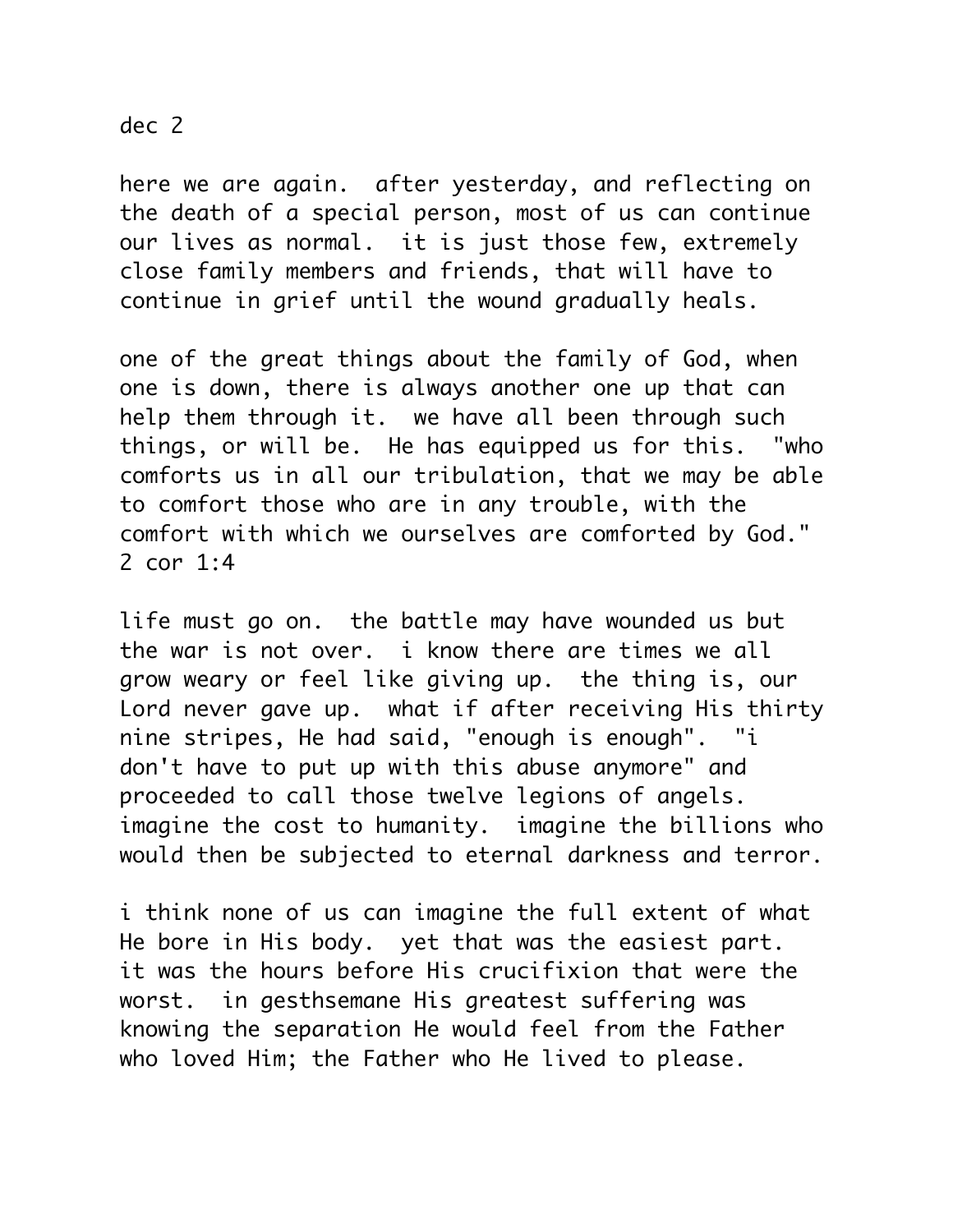assuredly, He recalled all the precious hours He had spent with the Father in prayer and the constant presence and communion They had shared; were sharing even now. knowing also that His Father could not dwell in the presence of sin, and that He would have to become sin. (the sin of all the evil that had been birthed exponentially in the heart of the human race since rebellion began.)

this was the agony that caused His sweat to pour as great drops of blood. this was the first blood; the blood that wounded Him the most. this was the agony which made Him cry from the cross, "My God, My God, why have You forsaken Me?" matt 27:46

none of us have ever fully felt the abandonment He felt. to really feel abandonment, one must first have known complete, perfect union. that is something no human has experienced. even now, believers only have a fore shadowing of how that will be. it will take our resurrection also, to know fully what He left to redeem us.

then will our eyes be opened to the full sacrifice and suffering He endured for us; for me and for you. that is why we shall never cease to praise Him. it is something all the angels and other other living creatures will never know. it is for us alone that He bore such torment in His Spirit and body ... the one creature that God made in His own image. is it no wonder the word tells us that He is "not willing that any should perish but that all should come to repentance." 2 pet 3:9 we alone are special.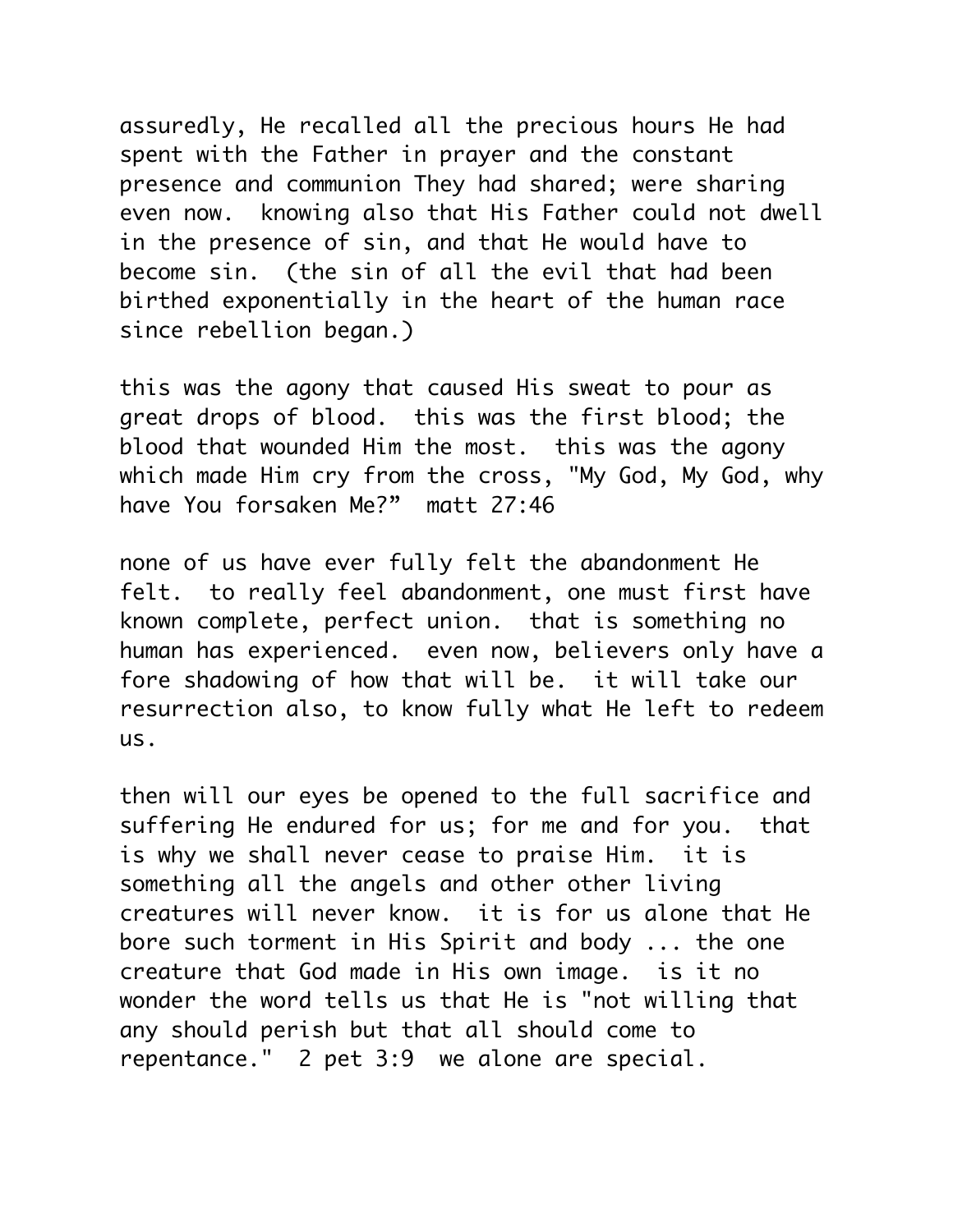yet it still remains, He cannot dwell in the presence of sin. evil cannot exist in harmony with good. "do not be deceived: "evil company corrupts good habits."" 1 cor 15:33 evil will always try to corrupt good. and we know "God cannot change". He cannot change from better to worse; not change in any direction from what He is.

aren't we ever thankful for this: that God is good! He is: the eternal One, the creator of all things and the judge of all things. in His great love for us, He had a plan of restoration. this is for us alone. there will be no baptizing of aliens for redemption. there will be no remission of sin for the angels who fell. they all will inhabit a place their own hearts have built. a place created uniquely for them, but regrettably, where all who deny Jesus will also.

since this great price was paid for our redemption, i ask you now. if you knew Jesus was coming today, would you be ready? you can know for sure. it is a simple matter. "if you confess with your mouth the Lord Jesus and believe in your heart that God has raised Him from the dead, you will be saved." rom 10:9 confessing Him means to become His disciple. it cannot be just a mouth confession. it has to be a heart confession and that means that you want to please the Father, just as He did.

it doesn't mean to wait until you're good enough. Jesus was good enough. just staying put is all that is required. one must endure through all their trials! abide in His arms and you can remain assured that, "He who has begun a good work in you will complete it until